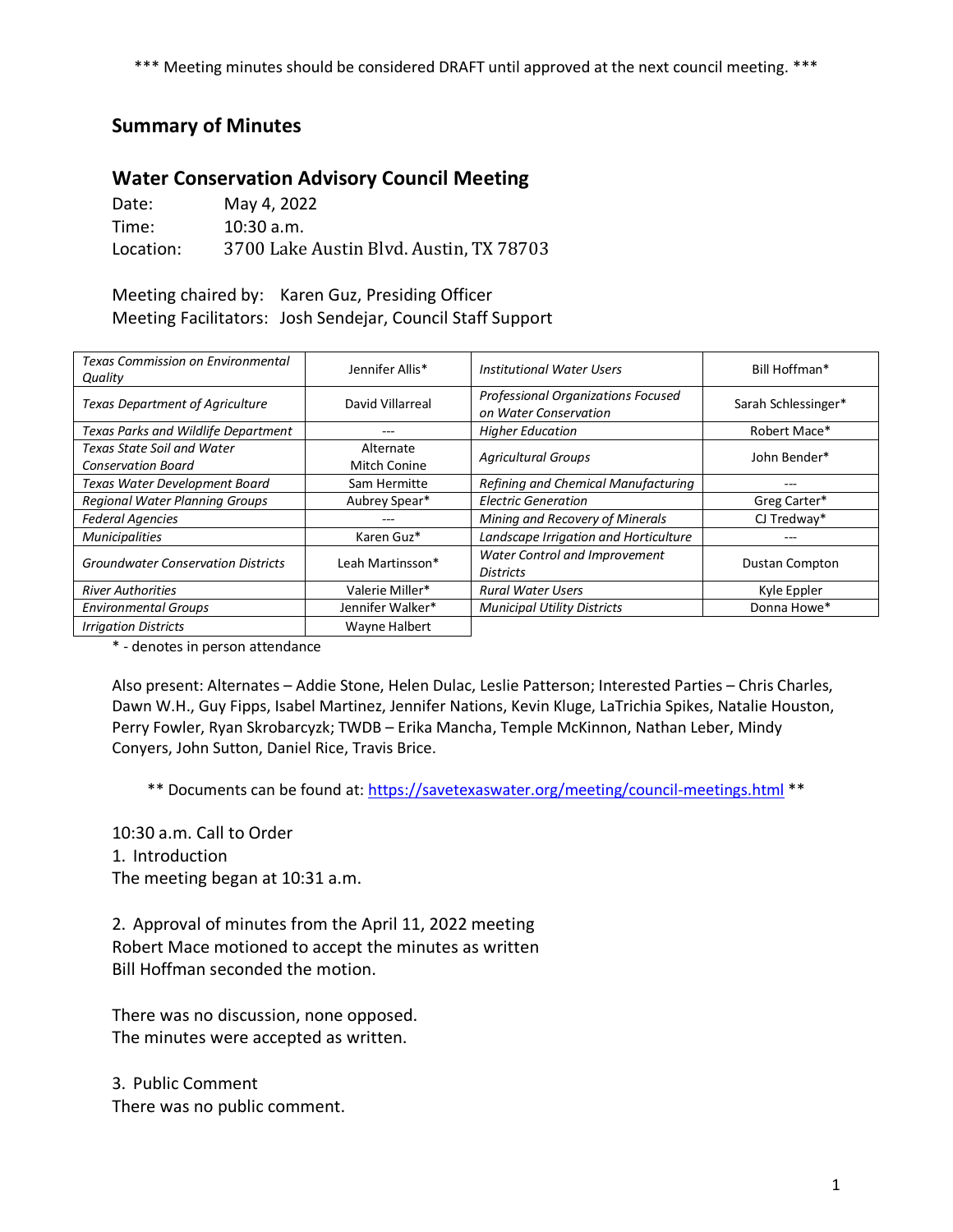\*\*\* Meeting minutes should be considered DRAFT until approved at the next council meeting. \*\*\*

4. TWDB Update

- Water Loss Audits and Annual Conservation Reports were due May 1, 2022.
	- o Water Loss Audits 529 of 740 entities have submitted an audit as of 5/2/2022.
		- An additional 416 entities not required have submitted an audit as of 5/2/2022.
- o Annual Conservation Reports 453 of 855 entities have submitted a report as of 5/2/2022.
- Water Loss Program staff is preparing data and a presentation for testimony at the Water, Agriculture and Rural Affairs Committee meeting on May 10th.

5. Discussion and Potential Action on Draft Legislative Recommendations Continue Funding for TWDB's Agricultural Water Conservation Grant Program:

John Bender began discussion by stating the Agricultural Water Conservation Fund will likely run out of funding in 2025 based on current usage. The Agricultural Water Conservation Grant program began 37 years ago and has been a valuable program for agricultural water conservation.

The recommendation seeks to replenish the Ag Fund to maintain current funding levels.

Sarah Schlessinger asked what the goal for today's discussion was. Karen Guz noted her goal was to get consensus on the concept of the legislative recommendations with the council, with the understanding that some wording may change.

Discussion then turned to feedback on the recommendation.

Jennifer Walker noted leading with water savings and program operations may be a good approach.

Greg Carter asked if data on water saved by region could be incorporated, considering the concerns with the Ogallala aquifer.

Karen Guz noted regional data could also show the benefit the program has had across the state.

Leah Martinsson asked why the loan program was left out of the recommendation.

Sarah Schlessinger asked if 'Increase or Maintain' could be used instead of solely maintain funding, given the impact of the program.

Sam Hermitte noted that the Ag Water Conservation Grant and Loan programs both draw from the same funding source. While they are slightly different, they are tied to one another. Also, any increase in funding would require additional staff to manage the associated contracts.

Leah M. & Sarah S. both voiced support for including an increase in funding and additional staff into the recommendation.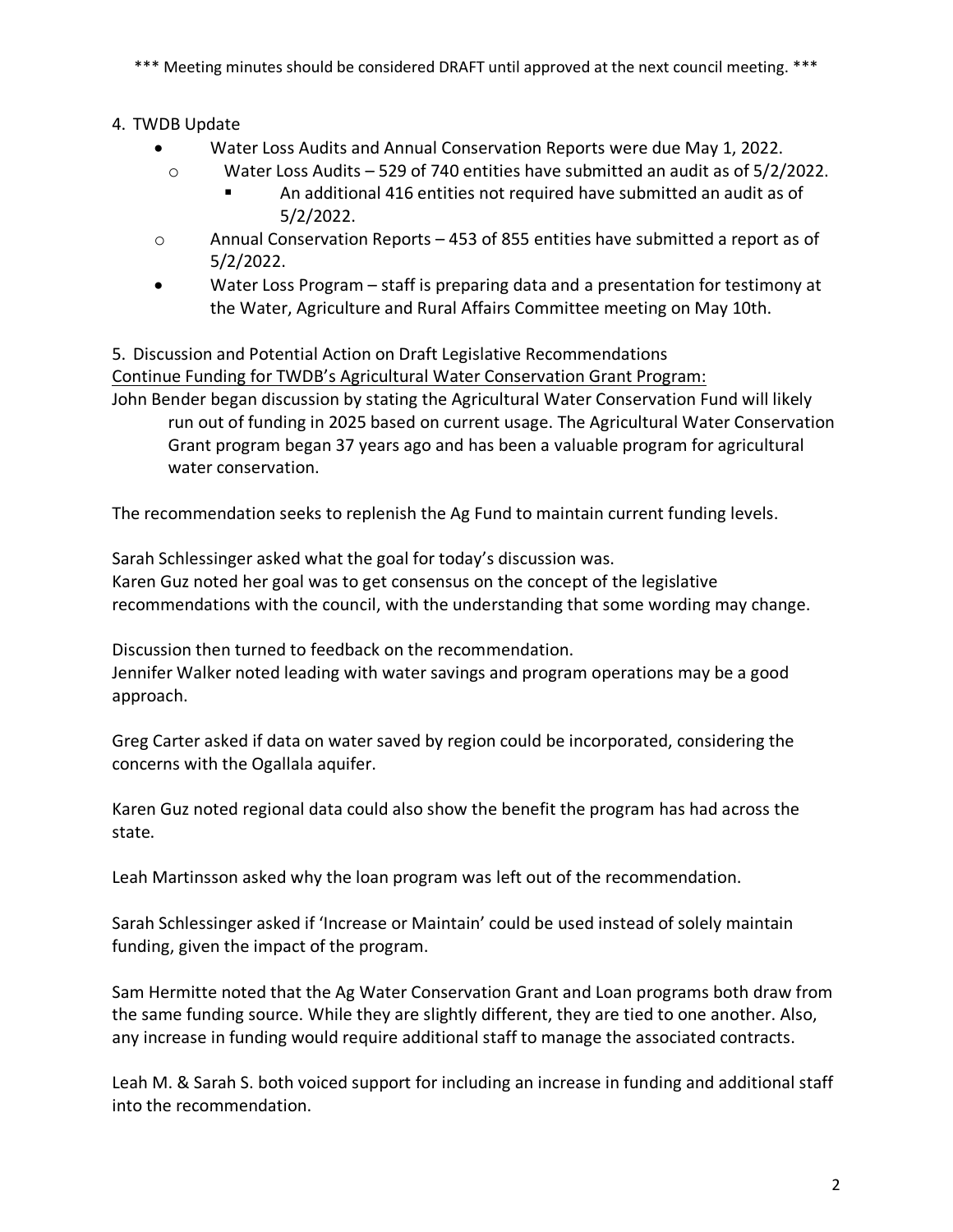Jennifer Allis asked if something concerning the Ag Fund will be included in TWDB's LAR.

Sam Hermitte noted that it is unclear at this time what will be included in the agencies LAR. A board work session has been scheduled for May  $17<sup>th</sup>$ . The agenda for that meeting will be released a week beforehand.

Wayne Halbert noted that none of the council's recommendations have been included previously in TWDB's LAR.

C.J. Tredway noted that was part of the reason the timing of the report's generation was changed, to allow for collaboration and support from the state agencies.

Leah Martinsson made a motion for conceptual support of this recommendation

Vote: Abstain: 2 Approve: 16 Disapprove: None

The motion passes.

Karen Guz encouraged any feedback be submitted to Josh.

John Bender noted he would also encourage feedback from TWDB staff.

Aubrey Spear noted that the grant program is beneficial but requiring a political sub-divisions involvement can be limiting. There is also still a struggle as to how best to assist certain areas.

John Bender noted that the Ag Grant Program is a small but important piece to the larger picture. Another piece is the the research being done through the university systems.

## Creation of a Statewide Water Conservation Awareness Campaign:

Sarah Schlessinger began the discussion by noting that the council has continuously shown support of a statewide awareness campaign. This recommendation would serve to continue that show of support without an ask to fund a specific program or campaign.

Relating to the council's charge relating to 'Monitor the effectiveness of a statewide conservation campaign...' the inclusion of a historical context as well as local and regional efforts currently underway would highlight existing efforts and could also mention how new efforts, like the Texas Runs on Water campaign, have begun to be recognized in their specific markets.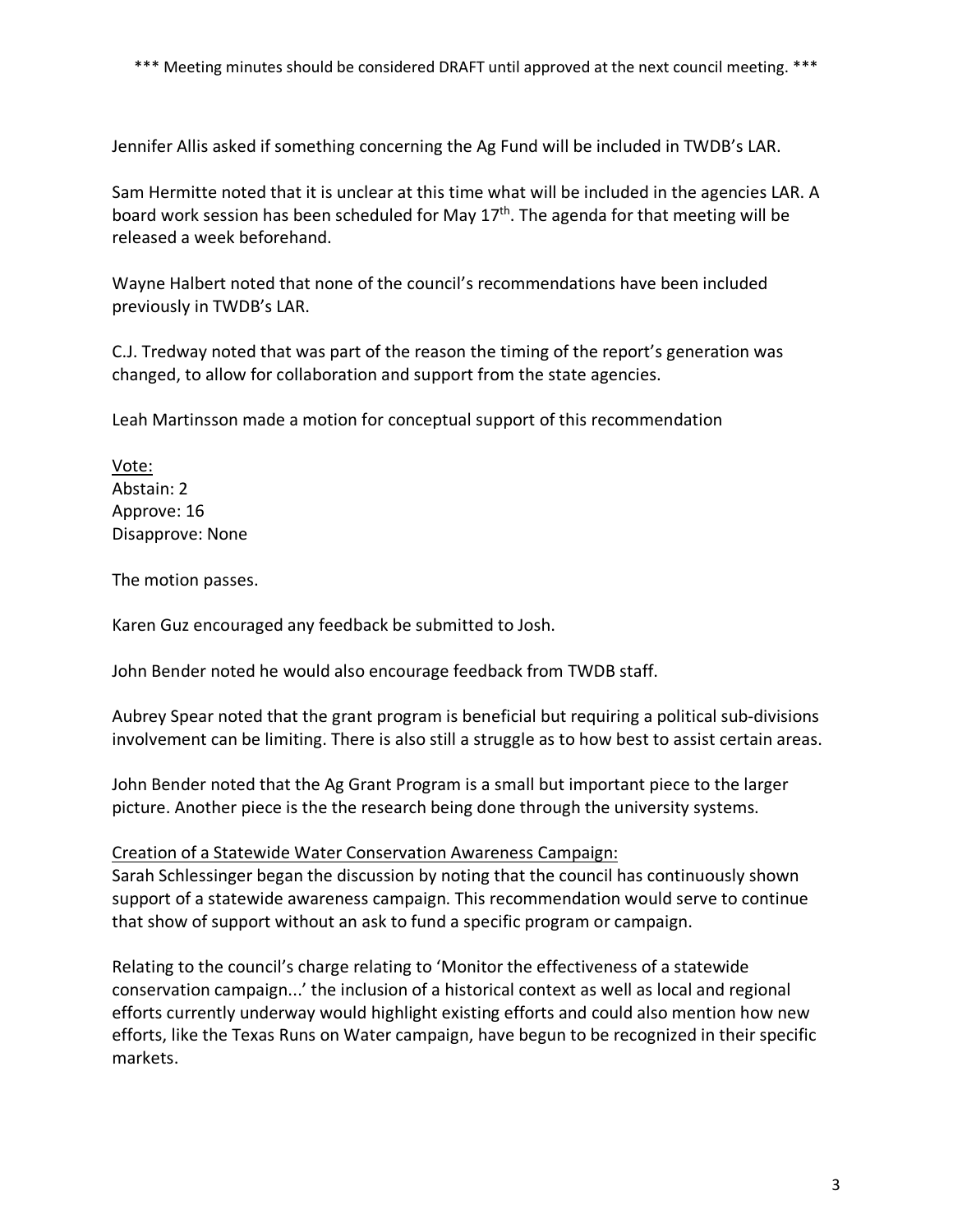Discussion then turned to the feasibility of funding a statewide effort rather than voicing support. Sarah Schlessinger noted that there is an established need through statute relating to TWDB instituting an effort, however funding for that effort has not been provided.

Karen Guz noted that the Texas Runs on Water campaign has established brand awareness and resonates with the public.

C.J. Tredway noted there is likely to be a budget surplus and could be the right time to ask for funds for this specific effort.

Jennifer Walker noted that the language in the recommendation seems to skirt around the ask for funds and perhaps the council should be more intentional with a request to fund the effort.

Leah Martinsson made a motion for conceptual support of a recommendation that would institute a statewide conservation campaign built upon existing efforts.

Bill Hoffman seconded the motion.

Vote: Abstain: 2 Approve: 16 Disapprove: None

The motion passes.

\*Wayne Halbert left the meeting.

Incorporate a Statewide ET Network into the TexMesonet program:

Dustan Compton began discussion by giving a quick recap of the update given at the last WCAC meeting. Dustan noted that continued discussion and feedback from the ET Stakeholder Group led to the creation of the draft language submitted for the council's review and approval. While there is not a specific ask statement at this time, the goal of the recommendation would be to provide the necessary support and funding to incorporate ET data into the TexMesonet earth observation network.

Another aspect of the language submitted involves encouraging TWDB not to lose momentum by including some of the recommendation's measures immediately to their ability, including adjusting siting criteria to include ET data considerations.

Leah Martinsson asked if the \$900,000 figure would be sufficient for what was included in the recommendation.

Sam Hermitte noted that it should be adequate if that figure included FTEs for implementation.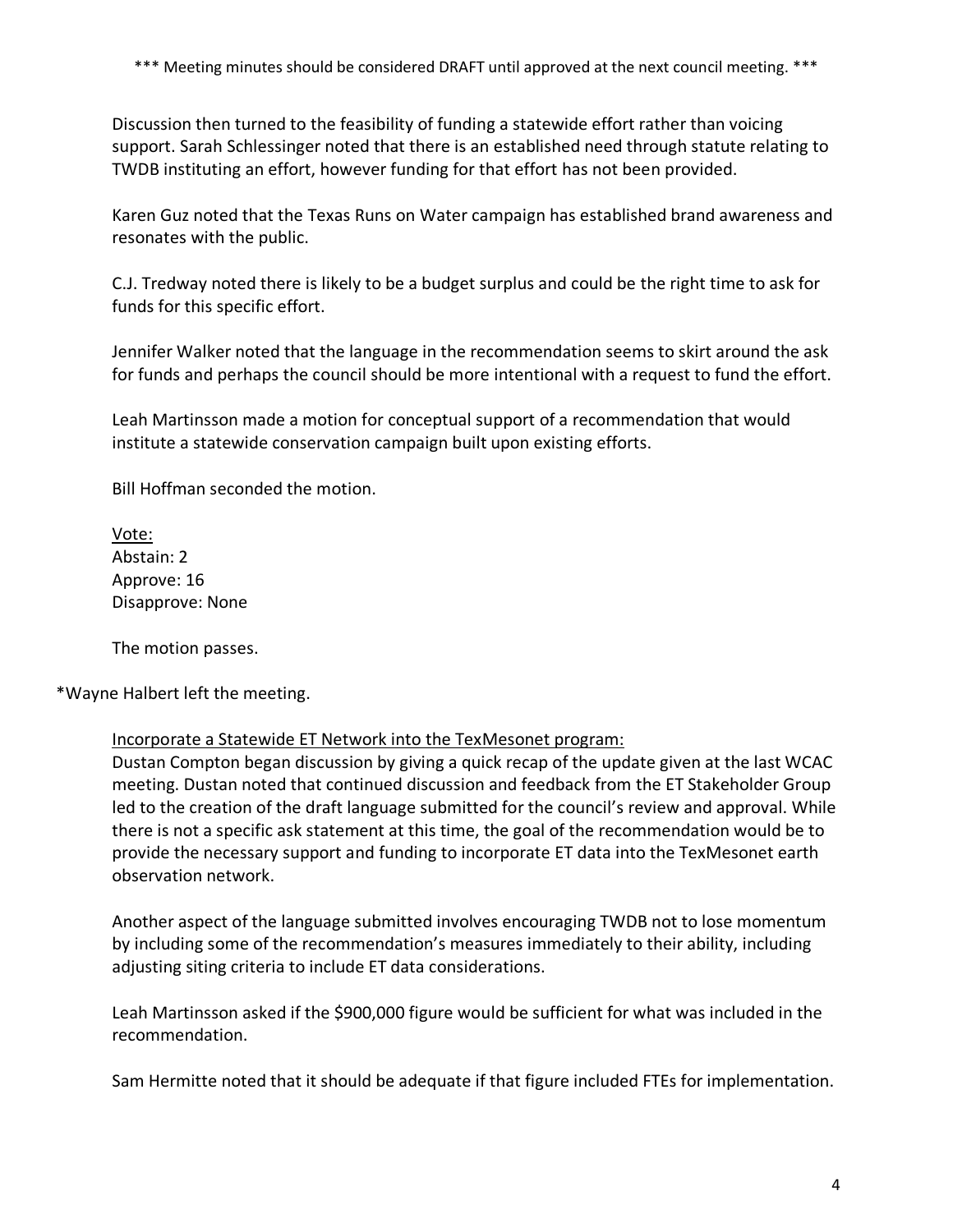Karen Guz noted that whatever figure was included would need to ensure there would be enough funds for operations and maintenance for years to come.

Sam Hermitte noted that there would still be a need to work cooperatively with appropriate agencies. She also asked if the focus of the recommendation should be on ET data and related products rather than establishing a network itself.

Guy Fipps noted that it was logical to incorporate ET into TexMesonet.

Greg Carter asked if there were any additional costs currently covered by Texas A&M AgriLife Extension that would need to be considered in this recommendation.

Guy Fipps noted that the Texas ET Network is self-supported through partner stations, which is one of the problems with statewide implementation for this business model. The sustainability of the network is dependent upon sponsor participation. Dr. Fipps also noted that there are details that would need to be worked out as implementation begins.

Leah Martinsson made a motion to approve conceptional support for this recommendation. Jennifer Walker seconded the motion.

Sarah Schlessinger noted that the recommendation should explicitly state the FTE's needed

Karen Guz noted that it should also include funding amount in the final statement.

Vote: Abstain: 2 Approve: 16 Disapprove: None

The motion passes.

\*John Bender left the meeting.

Resources for Conservation Coordinator Training & Water Auditor Training Program:

Bill Hoffman noted that the Basic Training for Water Conservation Coordinators is currently being developed, however they will also need specified training as it relates to ICI operations & customer interaction, Landscape Irrigation, and Water Loss & Efficiency on the customer side of the meter. In addition, another recommendation would be to create a water auditor program similar to the one found in the energy sector.